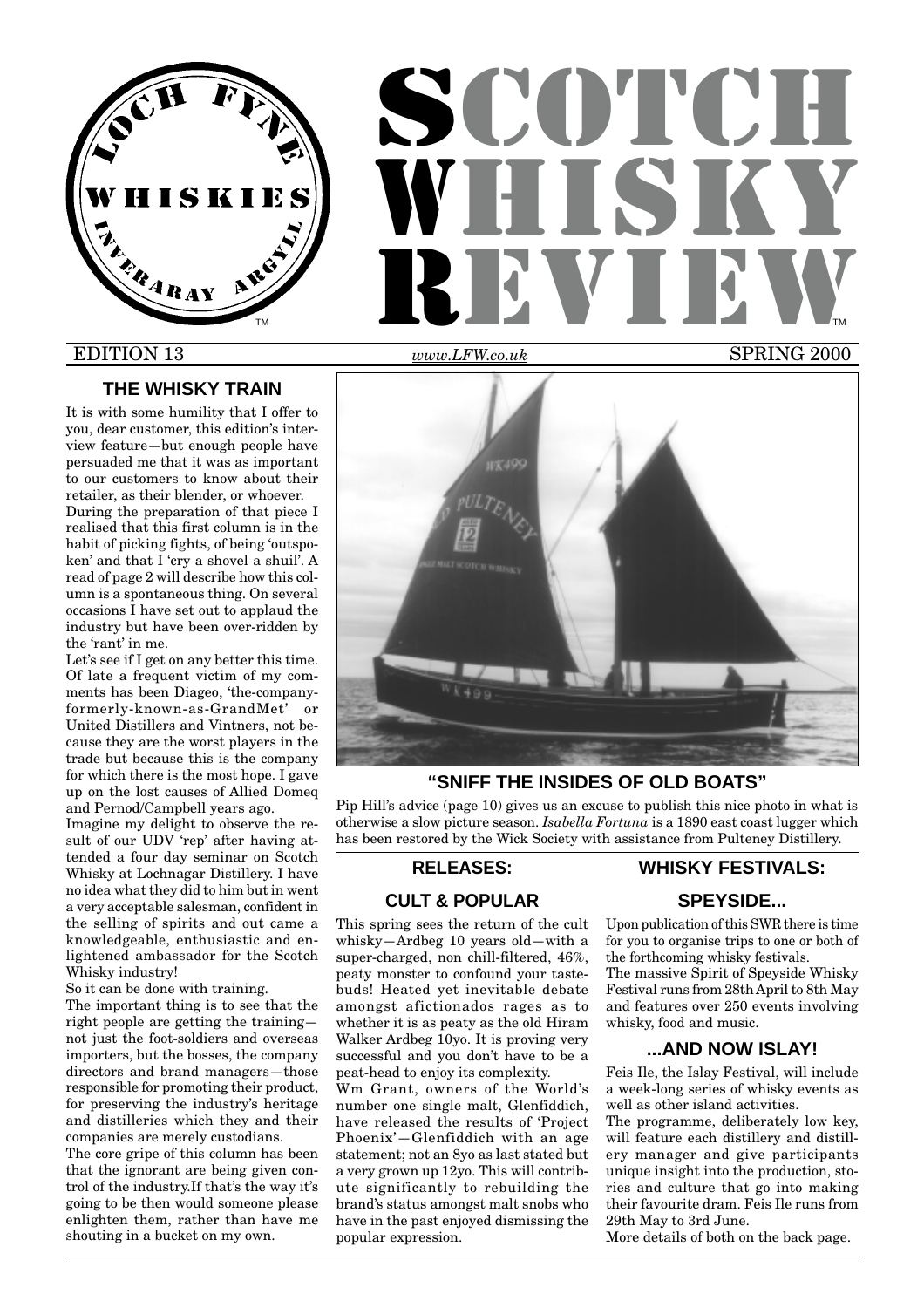

**The February/March issue of Whisky Magazine featured an interview between Editor Charlie MacLean and Loch Fyne Whiskies boss, Richard Joynson.**

**With a little encouragement from our customers, we offer the unexpurgated version of that long lunch**.

## **CM: Why have a shop in mid-Argyll?**

The shop provides us with the means to live in the most beautiful part of the British Isles.

My family bought a holiday house here 30 years ago and I became fully resident in 1985 when, as a fish farm manager, I raised venture capital to create *Atlantic Freshwater plc*. I built and managed a large salmon hatchery on the shore of Loch Fyne. I loved it! It had dams, milllades, large water heaters and exchangers, tanks—just like a distillery! I still regard myself as a fish farmer in real life! Lyndsay joined me in 1990 and when the writing appeared on the wall for salmon farms—a poor market and major disease problems—we cast around for an alternative occupation which in this area mostly involves either a fishing net, a chain saw, or the least likely for me at that time, the tourist dollar.

While considering a shop for sale in Inveraray, eight miles from home, we thought that if we were to sell anything it should be: portable, top quality, Scottish made, well packaged, high value, desirable, non-perishable (fish farmer, remember), doesn't depreciate, have no creditors and have a good profit margin. With the exception of the profit, Scotch, and very little else, fits all the criteria. I knew very little about whisky then except that I enjoyed drinking the stuff, but I was aware of the increasing interest in malts and was surprised to discover that there were only two specialist whisky shops listed in Yellow Pages at that time. I remember handing Michael Jackson's *World Guide to Whisky* to Lyndsay and asking her to count the number of available malts and bottlings while I took the dogs for a walk. We decided that the 170 or so malts that she had noted would be enough to stock a small shop, so we bought it.

then realised that whisky was such a wide and stimulating subject.

Of the two specialists in the yellow pages, one had gone bust—'oh no!' we thought! The other was Frank Clark's Cairngorm Whisky Centre. When I phoned Frank to discuss our plans, he invited us to Aviemore and gave us buckets of good advice and encouragement. Frank's friendship has been a great asset to our business, particularly if you consider we could be competitors although Frank and I don't see it that way.

We had a ridiculous and unnecessary struggle to get a licence in Inveraray and in the interim we opened a tasting room and shop within a hotel on Loch Lomond—we opened our second shop before our first! That tasting room was the best education I could hope for. Without much outlay I learned what the customers wanted, what I could sell and what was dead stock. We kept the tasting room for a further year but gave it up as it was a time consuming and expensive diversion. The seasonal nature of west coast tourism is why we began the mail order side. Visitor trade and mail order fit well, a busy summer and a quiet pre-Christmas in the shop permit smooth mail order processing. We opened our main shop in Autumn 1993 and started advertising our nascent mail order business.

**CM: How do you attract customers.** I suspect I am addicted to advertising. It is like a drug; it creates paranoia, is expensive and there are plenty of pushers about. But like Tommy Dewar said, advertise or fossilise. The positive PR is very satisfying because that has to be earned rather than paid for.

Initially the lesson was very expensive. There was no whisky magazine or direct way of reaching enthusiasts. We spent a considerable sum in the Sunday broadsheets in the weeks running up to Christmas and while plenty of people requested our list they then disappeared! We realised that merely sending out a list of weird Scottish words with prices was inadequate, so to try and recover some income from our expensive list of names we had to educate. That's why I began to write the *Scotch Whisky Review*.

#### **CM: Why has the** *SWR* **such a good reputation?**

It beats me! For me it is just the vehicle through which I communicate my own love of whisky in our own way. Lyndsay is a very important factor in its creation which is entirely in-house; we take a disk to a printer and he outputs it.

The *SWR* has generated a great deal of respect within the industry, some of whom call it the Scotch Private Eye, an undeserved handle and I wish I could do more along those lines. In truth I wish I had never started it—while it has contributed to our success it is a real rod for my back—for a month twice a year I turn into an irritable, neurotic 'editor' in the run up to printing!

Thankfully there are plenty of wise people willing to contribute and assist. The interview is the most respected part and we are very greatful to the 'victims', all of whom have been very supportive to date we have had only one refusal. We were spoiled with the first interviewee [UD's Alan Rutherford] and thought it would always be easy but it can be hard to report unique information without alienating the contributor, a difficult balance that requires considerable persuasion at times!

#### **CM: I enjoy your editorials.**

I get the most comments about that first column. I wish I knew who writes it! The day before I drive to the printers, we proof read and typeset everything and by midnight it's ready—except for the first column for which I haven't a clue what it is going to be about! Sometimes I start a rant about one thing and it turns into a completely different subject, deleting the initial story.

The first column is where I let off steam. I'm very proud of some, they have very well structured arguments—not at all like me!

**CM: What is your stocking policy?** Whisky only—we're specialists. We try to stock everything of interest to us and our customers, an impossible task given the unsupportable injustice of duty-free exclusives and similar scams. I carry all of the proprietary malts of quality or realistic value and where available an independent and a cask strength alternative. We also offer unusual blends of different ages and styles, including our own Loch Fyne, my pride and joy. Finally we have a variety of whisky-ware from whisky marmalade to whisky toothpaste, in case an infidel comes in who doesn't want to buy a bottle.

**CM: How many lines do you stock?** I don't know. By the time we get to number six or seven we're too intoxicated to count any further with accuracy! I refuse to get into the numbers game, it is not relevant and one specialist offering so many more than another makes them no better. I see these guys now boasting over 1,000 malts to choose from—that's not great, that's confusing to the customer and indicates to me someone who has lost control of his stock and his business! I can get more if required but it never is; everyone seems happy with our offering.

Apart from those in our stock list, we have a stash of bin-ends that never get listed (or sold!) and the 'collector's loft', an arrangement of copper pipes above our heads in the shop supporting a number of oddities and discontinued bottles for our more enthusiastic collectors. **CM: Do you collect whiskies?**

No, I don't collect anything really whisky books perhaps, but there is nothing I can't do without, the definition of a collector I suppose.

Life is too short and besides I'm a great guzzler and believe that is why whisky

I then started 'mugging-up' and only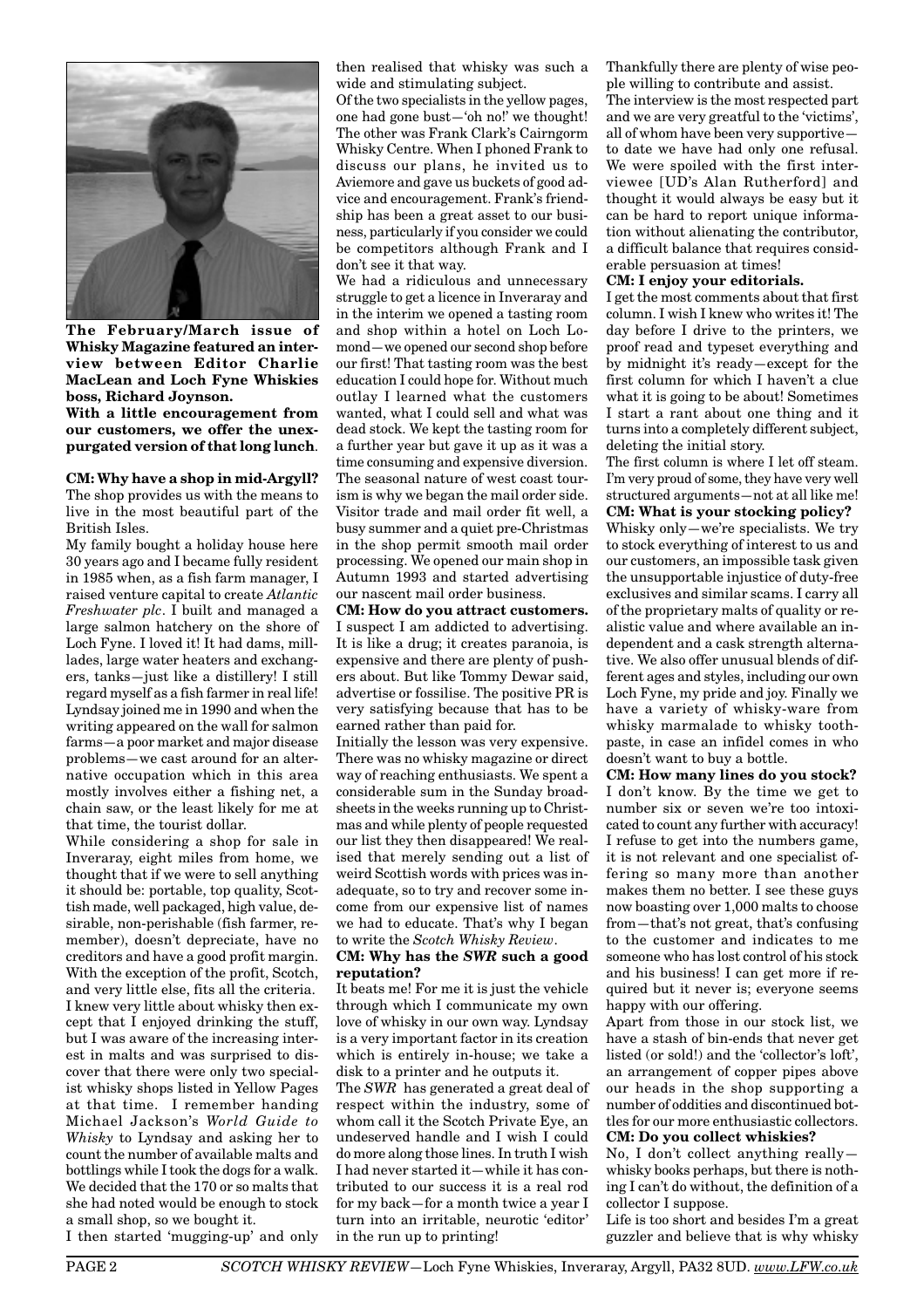was given to us, not to revere.

But that's just me, collectors are a very important part of our business and it is important to work hard on their behalf. One of my jobs is to try and communicate to the producers what is wanted. The whole show is customer driven, it has to be. We try to anticipate what people will want and will like and not to get sidetracked by the insignificant.

# **CM: Who are your customers and what do they want?**

Tourists, collectors and consumers. I really enjoy the tourists, those who come in for curiosity and in the best of cases we get the chance to talk to them about whisky and invariably sell them a bottle. We all get great pleasure taking on someone who claims they don't like whisky; we argue that most people who drink a few shots of *Long John* when they are fifteen have every right to believe that Scotch is not their tipple. We then coax them with our tasting cupboard and in the majority of instances persuade them that they do like whisky, confirmed with a sale!

#### **CM: Which whiskies do you use for this conversion?**

It usually only takes one, the trick is knowing which one for which person. The sure fire hit is *Springbank* 21yo and we make a lot of noise about selling a non-whisky drinker a forty-five pound bottle! Just as successful is our first house malt, *Inverarity* 10yo, and believe it or not the *Loch Fyne*, further confirmation that we have a very successful drink there.

**CM: And the collectors and consumers?** Collectors look for nicely packaged, and often limited edition, variations of mainstream malts, malts which are a real alternative to the original, not just a marketing wheeze or at least the wise ones are a bit more cynical. Collectors buy to keep, for decoration and in the hope of an increase in value.

Consumers can legitimately be called connoisseurs, they look for good or exceptional whiskies to enjoy now. Their needs are far more wide ranging and draw equally from the producers and independent bottlers. The dram is important, not the package.

From the consumer's perspective, the official and independent bottlers are mutually supportive and compatible. I know there are several producers who throw a fit at the very idea of independent bottlers but I don't think they have thought it through properly. Loyalty to one brand just doesn't exist among malt whisky drinkers. I'm a Rolling Stones fan but it's not as if I'll only listen to the Stones; the same with the 'Laphroaig man'. Single Malt Scotch Whisky drinkers seek expressions and not distilleries. It is the ability of those distilleries and the independent bottlers to make available the variety of expressions that confounds the marketing men who are used to the sanctity of the branded trade mark, fine with petrol or cola but not malts.

Often customers will phone and say "Have you tried this new release? What's it like?" I will open a bottle that I expect will have promise and test it over the counter, gauge the reaction. If good it goes in the tasting cupboard and is a pleasure to sell but I do have a very large number of 'rejects'.

Its a sad fact that our customers keep us much better informed about new and limited edition bottlings than the whisky companies do.

Connoisseurs have their favourites to which they return, but they do like to explore and experiment. Producers have to spend some of the extra profit generated from malts wooing these roving consumers to make sure they get their bite of the cherry.

#### **CM: Spending profits—the shareholders won't appreciate that!**

I believe that throughout business in the world, inadequate managers are blaming shareholders for their unpopular decisions. I've had very serious, successful institutional shareholders at the fish farm AGMs and they were never so obsessed with their profits that they would not support something more esoteric.

> *there's too much caution*

#### **CM: What is your view of the whisky market at the moment?**

The passions which whisky arouses in the consumer are, in my view, not sufficiently catered to by many whisky companies. There is a monstrous imbalance. Although they pay lip service to putting the consumers first and supplying what they need, this is not done.

Few companies seem to be listening. They see what the others are doing and, like sheep, they follow. There is not enough innovation or imagination. It's not about yet more wood finishes but finding or creating market niches, and genuinely new products. Our *Living Cask* for example. For a while and before the take over, United Distillers wacked out a bunch of innovative variations such as *Bell's* ready-mixed with *Irn Bru*, *Bell's* and chillies (*Red Devil*) and *Loch Dhu*—which gained no support from me, a poor spirit too closely aligned with single malts and it defamed Mannochmore Distillery. But I did applaud *Red Devil* (and made no comment about the ready mixes). But now they are all gone! They gave up! You must persevere, if you launch something you should have thought it out.

There's too much caution and too much me-too-ism. And portfolio streamlining, the lazy only want to promote one product for each sector and so they dump great brands without regard for their heritage or potential.

There are managers who are exceptions to this of course, many as passionate as me or my customers but they are getting the 'squeeze'.

#### **CM: Now we are on the third bottle, any more comments?**

Yes, this one's for the collectors, I alluded to it earlier. Why is the international traveller given access to the duty-free exclusive while the stay-at-home collector is deprived?

Why can't retailers like me have access to the same stock, never mind the price, to supply those who don't travel the world on a frequent basis? At least that way the collector can fulfil his collection without trying to find some one travelling through Rio or wherever.

## **CM: Keep going...**

(Cheers!) This nonsense of not supplying 75cl bottles to the home market— Europe requires 70cl (thanks France!), the rest of the world (and duty free), 75cl. "Oh Richard I'd like to sell you some but it's 75cl stock". So what? Ask the trading standards people and they say the 70cl rule is only a European technicality and they would only be concerned if there were several complaints that we were supplying 75s and, unless there was an attempt to deceive they would not take it any further—sounds reasonable given that it is 7% over the norm. Ask the feeble minded managers and they say they have asked their legal people and been told 'no'. Lawyers have no interest in imagination, customer requirements or profits even. It's much easier to say no and then forget it! To top all that, some of those that have

refused me for this reason have then sold 75s through their distillery—hypocrisy! Fine if they want to cut out the retailer, but let's be honest about it!

#### **CM: How do you account for LFW's success?**

Simple, treating our customers as we would wish to be treated ourselves. Understanding the importance of the suppliers, (despite my rants), and I must applaud Andy and Laura who work with me in the shop—thanks guys, now get back to work!

#### **CM: Before you part, what's your desert island dram?**

I'm a beer drinker, a pint of heavy. **CM: Alright! What's your favourite whisky?**

The (award winning) Loch Fyne.

**CM: Richard! Play the game!** It's true! Otherwise a well-matured blend.If your offering,Whyte & Mackay 21yo; if I'm paying, Johnnie Walker Black Label's fine—in spirits I prefer the symphony rather than the screaming guitar solo!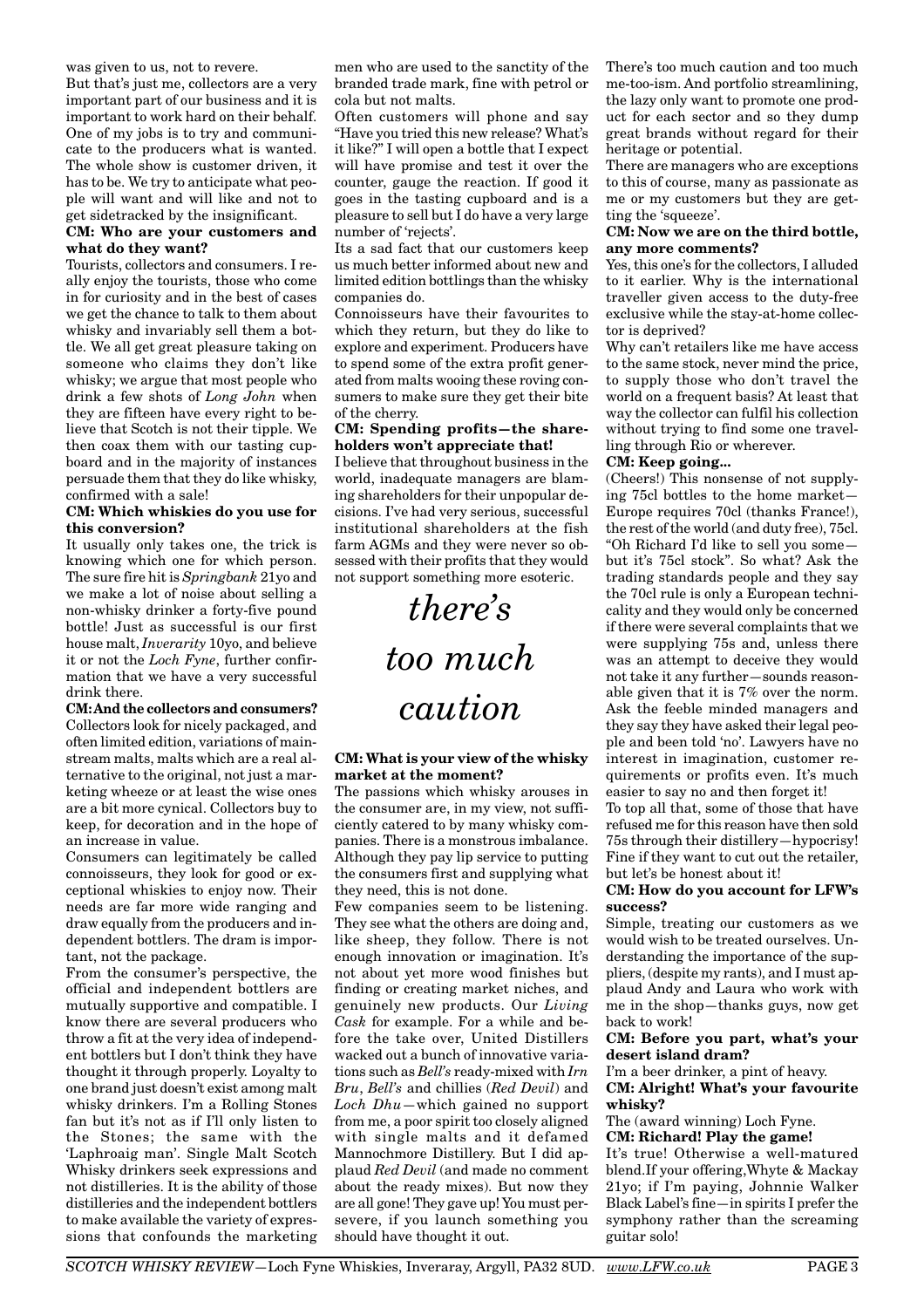# **CUNNING COMBINATIONS**

**Iain Stothard of Highland Distillers successfully refereed the second Loch Fyne Whiskies Heilan' Banquet at the George Hotel in December.** On the menu was; A starter of Seared Breast of Pigeon with crispy bacon, green lentils and celerac chips accompanied by 18yo Highland Park. The fish course was 12yo Bunnahabhain with a trio of Loch Fyne Salmon, bound with whisky and oatmeal cream.

Lightly smoked fillet of Scotch beef on a stew of pearl barley with wild mushrooms served on a truffle and red wine sauce was accompanied by the Macallan 18yo and the surprise of the evening was the mating of Poached Pear with vanilla cream pastry and champagne syrup with The Famous Grouse, without doubt the great talking point of the evening!

Wishing to take this wonderful experience of food with the dram further, we asked acclaimed food writer Richard Whittington to give us his pointers on preparing your own whisky banquet at home.

# **ADVENTURES IN TASTE**

**by Richard Whittington** For more than a year I have been exploring the malt whisky dinner, an occasion where malt whiskies are drunk throughout a five course meal. This is far from the dauntingly alcoholic experience it sounds, since only five small measures are served and these, after the first sip, are usually slightly diluted with water. When dinner is over, an unlimited amount of rare cask strength whiskies are available, but that's entirely up to the individual. You build the hangover of your choice or leave virtuous. The choice is yours.

Each malt is served in a different kind of wine glass, a way of emphasising the individuality of each malt while the glasses give a better opportunity to savour their aroma. Every dinner is different—different cultural or national themes and different emphases—but all share the same process of taste discovery. Each brings its own revelations and each reinforces the pleasure of eating and drinking. These are not only dinners of discovery but also hedonistic tastings in which the whisky draws attention to aspects of the food and vice versa. The sponsor of this year of eating and

drinking is United Distillers & Vintners, the dinners being particularly linked to the company's Classic Malts, a selection of whiskies that are representative of styles related to topography and geography. Thus Lowland, Highland and Island whiskies are presented with dishes that balance their unique characteristics.

The dinners have been approached purely on the basis of taste. Although there is no rule book that governs the drinking of spirits, serving them with food allows us to break free from the constraints imposed by received wisdom, the historic hows and whys of spirit consumption. I believe the next decade will see malt whisky dinners taken seriously, for they let people explore their sense of taste in a unique way. They also have a perfectly decent historic imperative. The widespread consumption of wine with lunch and dinner outside wineproducing countries is a comparatively recent phenomenon and, until recently, a habit indulged only within a small and privileged social group.

One of the most important things the project has thrown up has been the identification of "killer combinations"—that is partnerships of food and drink that work so well and appeal so universally to everybody's tastes that they act almost as revelations to the palate. Examples of this are The Loch Fyne blend with hot-smoked salmon or smoked cods' roe with a warm potato salad accompanied by Talisker, which is also the perfect accompaniment for a jugged kipper. Black Pudding is delicious between sips of Oban while Lagavulin, one of the smokiest and most powerful of the island malts, is superb with salty Roquefort or Lanark blue. Some killer combinations are surprising: Glenkinchie with Japanese-style raw fish is sensational, while Cardhu is the perfect partner for any pudding containing vanilla. Sausages in all their many forms are particularly good with a wide range of malt whiskies and given that a haggis is really nothing more than an over-sized sausage, this is not really surprising. Texture is very important. Pieces of simply treated meat cry out for a glass of wine and as a general rule, wine-based sauces should be avoided. Dinners are only one way of exploring malt whiskies with food. There is also the fast growing enjoyment of what the Spanish call tapas and most of the Mediterranean countries call meze—delicious small dishes designed to heighten the enjoyment of the drink taken with them, foods which are eats-with-drinks. Tapas bars specialize in one or two dishes, leading to constant movement of people eating chicken livers in one and tripe in another, both incidentally happy partners for malt whisky. We tend to think of tapas as being automatically accompanied by sherry and wine, yet whisky is an increasingly likely alternative. In this context it is interesting to note that Spain's malt whisky preference is for Cardhu, a honeyed whisky with identifiable vanilla back-notes, while J & B Rare is the country's number one blended Scotch. Tapas served selectively with malts that partner their unique flavours is an intriguing spin on the larger and more formal whisky dinners. They are really only canapés by another name. Try serving délices au Roquefort —a thick, set cheese béchamel coated in egg and fine crumbs and deep-fried parmesan shortbread, haggis tarts, spicy sausages and scotched quails eggs with a range of different malts to explore the dining experience in microcosm.

There are no absolutes in all of this and there is no shame in the odd failure for this is something you can only prove by doing it. As they say, the proof of the pudding is in the eating. And of course, in what you drink with it.

# **OLD MALT CASK**

#### **new bottlings in our list**

A new independent bottler has made their way onto our list—we're a bit fussy about who we invite.

Douglas Laing and Co was founded in 1950 and now enjoy considerable success as Scotch Whisky Blenders. Producing the King of Scots and McGibbons whiskies which are sold almost entirely in the export market in premium packaging (ceramics), they won the Queen's award for export in 1990.

Since the days of the company's creation they have been laying down stocks of whiskies for their blends and now, with millions of pounds of stock to hand the sons of the founder have decided this is the time to make some of their best casks available as single malts. For this reason Loch Fyne Whiskies are delighted to list their *Old Malt Cask* range of nonchill-filtered single malts bottled at 50% alc. (The rationale of 50% is to reach parity in duty charges to avoid confusion in export markets and price consistency in the range).

The packaging is consistent with the company's expertise in such matters and the information on the label is complete including the number of bottles being made available from the cask.



# **CHILL-FILTERING**

In the mid-1960s, the Scotch Whisky industry introduced a policy of chill-filtering their whiskies, this is done by reducing the temperature to minus 8- 10°C and filtering through paper filters to remove oils that emulsify at low temperatures, giving the whisky greater clarity and eliminated clouding at low temperatures e.g. when ice is added.

The process also removes many of the quality features of nose and taste from the whisky and now, after the lead set by Pip Hills and the Scotch Malt Whisky Society, very few independent bottlings and many official bottlings (e.g. the new Ardbeg 10yo) are not chill-filtered. This leaves the full body, resonance and glory of the original distillation and the secret of the wood in the bottle .

Similarly there is a movement away from the use of spirit caramel colouring in single malts, employed to standardise colour in the bottle.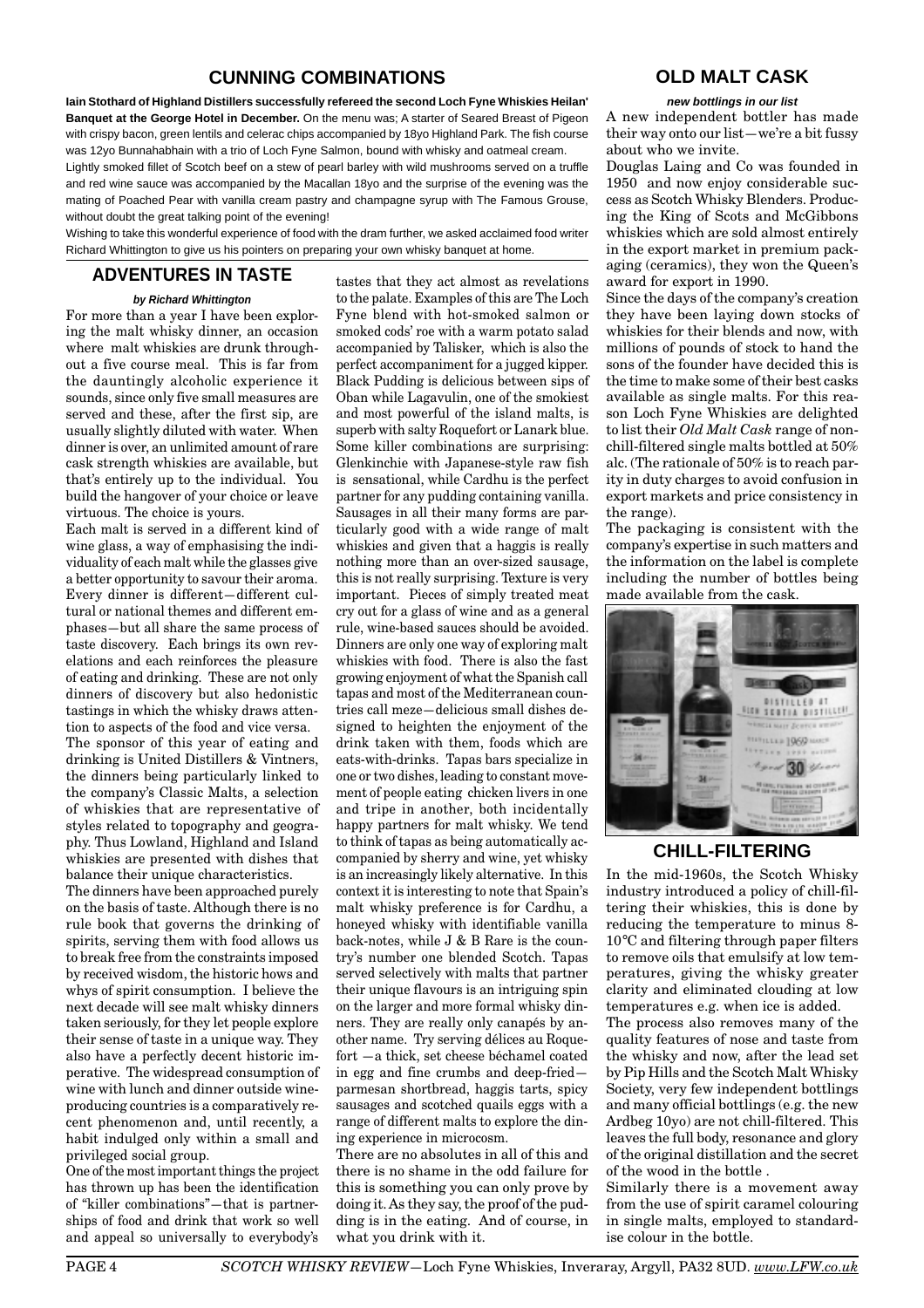

# **THE MALT DRINKERS BLEND**™

We're very proud of our unique blend created for us by Professor Ronnie Martin, O.B.E., former Production Director of industry leader United Distillers. Jim Murray included The Loch Fyne in his book *Classic Blended Scotch*, describing it as 'something to celebrate'.

Slightly sweet and slightly smoky, The Loch Fyne appeals to malt whisky fans as an easy-drinking, well flavoured blended whisky; something to drink and enjoy rather than concentrate on. We have given The Loch Fyne to the three top professional tasting writers and while all enjoy it, their tasting notes are completely different—proof that it is something for everyone!

Michael Jackson's note is characteristically analytical;

Colour: rich, sunny, gold. Aroma: fruity (honeydew melon?) Body: medium, slightly syrupy. Flavours: light heather-honey, grassy, fragrant, smokiness develops, especially in the finish.

With typical eloquence, Charlie MacLean's tasting note wins by a nose: "The deep amber colour of this whisky, (darker than many blends) implies age and this is supported by the (undilute) nose, which is rich and vinous, with no trace of grain. All the indications of mature fillings. There is an interesting aroma of apple dumpling (suet crust), and this remains when water is added, enlivened by lighter citric notes (oranges and tangerines), and by some oil-related aromas (walnuts, linseed oil). Phenolic notes are slight, and express themselves more as 'roast meat' than peat smoke. Medicinal phenols are present in a very slight trace of oilskins. Overall the nose is subtle and relatively closed. Not much water is needed for this whisky.

The mouth-feel is smooth and well balanced, engaging the whole palate with acidic, salty, sweet and dry flavours, and coming down ultimately on the side of sweetness. The overall impression is fresh and smooth—mellow without being flat. The finish is quick and clean, and surprisingly warming. It is extremely easy to drink. Conclusion: A true premium blend which has clearly used well matured fillings. There is no harshness in it, no cereal notes or feints, no artificial caramel notes. A whisky which is appropriate for any time of the day. **"Perilously smooth, mellow and**

**easy to drink."**



# **IWSC BRONZE 1996**

Soon after its launch The Loch Fyne won the bronze award in the blended whisky class at the influential International Wine & Spirit Competition. The Gold Medal went to the world's top selling Scotch, Johnnie Walker Red Label.

More praise comes from Carol Shaw's Collins Gem *'Whisky'* which describes The Loch Fyne as *'A malt drinker's blend, full flavoured, with a raisiny, sweet spiced nose, mellow smoothness of taste and a warming finish. A very easy to drink whisky.'*

All this praise is supported by the rate of sale in the shop after a wee taster!



| <b>LOCH FYNE</b>              | 70cl | £14.60 |
|-------------------------------|------|--------|
| <b>GIFT PACK + DRAM GLASS</b> |      | £17.60 |
| <b>LOCH FYNE</b>              | 20cl | £ 5.90 |
| <b>LOCH FYNE</b>              | 10cl | £ 3.90 |
| <b>LOCH FYNE miniature</b>    | 5cl  | £ 2.60 |



# **THE DISTILLERY**

Our label depicts the Glendarroch Distillery sited on the Crinan Canal that links Loch Fyne with the Sound of Jura. Also known as Glenfyne, the distillery was built in 1831. A succession of owners held the distillery until 1919 when it came under the ownership of the Glenfyne Distillery Co.

The cameo by Gail Gordon depicts the distillery at the time of Alfred Barnard's visit in 1885. Barnard's detailed description of the buildings enabled us to recreate the floor plan and Gail was able to complete her task from this combined with etchings in his book.

Barnard was clearly taken by the setting, the distillery and hospitality afforded him. His book devotes six pages to his visit, much taken up with details of the buildings e.g. "a new kiln, one of the finest we have seen in Scotland, it is 51 feet square" but also with the location: "It is built at the foot of the Robber's Glen which runs upwards from the banks of the canal into the heart of the hills in the background; this glen was once the haunt of smugglers, and no more romantic spot could have been chosen for the distillery."

Glendarroch was complete and well laid out. Barley was unloaded from the canal direct to the malt barns then moved through the process clockwise around a courtyard to the kiln, tun room, still house and warehouses. Whisky was then shipped to market via the canal. Eight houses were available for the workers and two for the excisemen. There was also Glengilp House and Glendarroch House for the manager and the owner respectively. At the end of his day's visit Barnard's party "donned our 'war paint' and proceeded to Glendarroch House to enjoy the hospitality of the owner".

The distillery closed in 1937, unusually as there was a distilling boom at that time, although the warehouses continued to be used for storing whisky until the mid seventies. A brief life as a joinery followed until the eighties when a salmon hatchery made use of the buildings and water which was also the drinking water supply for Lochgilphead.

In 1990 the Regional Council acquired the water rights and every last trace of the distillery has since been removed. **Additional Information**

**Brian Townsend, SCOTCH MISSED.**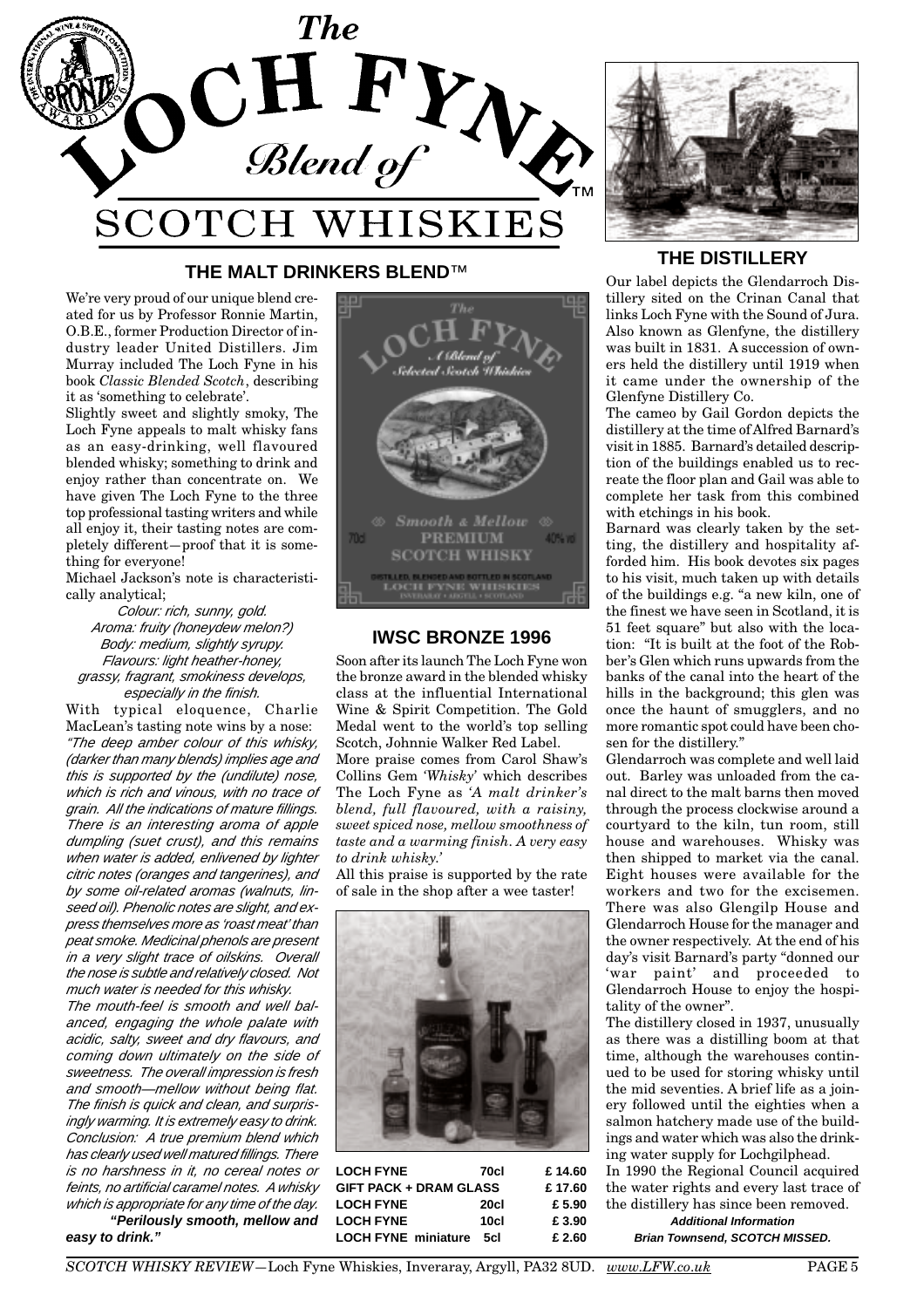*"The wonderful thing about whisky, apart of course, from drinking it, is that it contains more bluffing elements than almost any other subject—far more than supply-side economics, more even than wine. Wine breeds envy, discord and snobbery, whisky promotes fellowship, amiability and quiet, unassuming superiority. Supply-side economics produced Donald Trump."*  **David Milstead**

**Bluffer's Guide to Whisky**

# **NEW CUSTOMER PAGE**

The busy summer season in the shop gives Loch Fyne Whiskies the chance to welcome new customers to our growing band of happy whisky fans. The following pages are for those who are developing an interest in the marvels of Scotch Whisky. We feature some explanation of the bottlings from our Stock List—OB, A, C, G&M, MM, OMC, S etc., but we'll start with by far the most often asked question:

#### **I can't remember the name but it came in a dumpy green bottle, can you help?**

Bunnahabhain! (Boo-na-ha-venn).

**What is whisky?**

Literally the alcohol spirit produced by distilling fermented cereals. Whisky is produced in many countries, historically those with climates more suited to growing cereals rather than grape-into-wine production.

*Scotch Whisky* is the world's most popular spirit and by law must be (amongst other things) made and matured in an oak barrel for not less than **three years** and **in Scotland**, otherwise it cannot be called *Scotch.*

#### **How is whisky made?**

Easy—mix some processed grain with water, add yeast and let it ferment in the same way that beer is produced. Boil up your beer and collect the steam which will be mostly alcohol. Voilà, whisky! Throw this away as it is probably poison, your hair will fall out—and apart from that it's illegal.

*Scotch* whisky must contain barley and *Malt* Whisky must be made exclusively from water, malted barley, yeast and nothing else.

# **What is the difference between a single malt and a double malt?**

A **single malt** is the product of one malt whisky distillery and that one distillery only. There is no such thing as a double malt unless you are with your rich father-in-law at the bar (technically—'a large one'). Single malts are enjoying considerable acclaim at the moment, they are no longer Scotland's biggest secret. Their intensity and complexity of flavours, previously thought to be a handicap to wider sales, are now being sought throughout the world.

Malt whisky is one of four types of Scotch. The most common is **blended whisky**, a mix of many different single malts and grain whiskies prepared by a blender using his sense of smell and years of experience. 95% of all bottled whisky sold is blended whisky and it is appreciated the world over for its satisfying subtlety and complexity.

**Grain** whisky is industrially produced from a variety of cereals including malted barley. The spirit is not fully distilled—a degree of impurity is required to add character. It is also matured in



# **OFFICIAL, OWNERS OR ORIGINAL BOTTLINGS (OB)**

When bottled by the owner of the distillery, we call such bottlings official, owners or original bottlings. These 'official' presentations are examples of the best in quality, packaging and design and a guarantee of consistency and quality. Here is a range of OB sizes, ages, presentations and lavish point-of-sale material for The Macallan. Scotland in oak barrels for three years or more before being used for blending. Occasionally you may come across a bottle of single grain whisky (which will taste light and slightly oily) but its use is mainly as a carrier for malts in blends. The fourth category of whisky is a **vatted malt** which is a blend of several malts but no grain. Malt bottles lacking the word 'single' may well be vatted; other clues are descriptions such as 'Pure Malt' or '100% malt'.

*A single malt is a happy accident of science, nature and circumstance. Blended and vatted whiskies are one man's opinion of what he thinks you think a good whisky should taste like.* Many members of the industry claim to appreciate blended Scotch the most.

#### **Why don't you stock a certain brand I had once?**

Whisky brands tend to fade away faster than get created as the industry changes from hundreds of brand owners to just a few. As big companies expand by the acquisition of small they find that they have two brands on the same shop shelf at the same price so one has to go. Some brands are only available overseas because they are better established there than in the UK.

## **How many Scotch Whiskies are there?**

The Scotch Whisky Association draws attention to the Claive Vidiz collection in Brazil of over 4,000 bottles of Scotch. Not all of these will be available today and Campbell Evans of the SWA reckons that there are about 200 in the UK and 2,000 around the world.

Loch Fyne Whiskies has the most comprehensive range of UK available malts with examples from about 120 distilleries. There are currently about 85 open and working; others are either mothballed, closed or demolished. There have been about 750 distilleries licensed since Ferintosh in 1689.

## **How am I supposed to drink my malt whisky?**

How you like! Although it does seem a shame to mix a £25 malt with a sweet, fizzy mixer. Addition of water (anything from a drop to 50:50, depends on the bottling) often reveals more character because your nose is happier at lower alcoholic strengths, so experiment with each new bottling. Bear in mind you have four senses of taste and these are on your tongue, not in the back of your throat. Plus you have some 30 or more senses of smell so use the schnoz. Ice in malts is a no-no; you put ice on bruises and in blended Scotch in hot climates. **How do I know which malts I will like?** Most single malts will have the region of origin on the label, either Lowland, Highland, Speyside or Islay and these

give a clue to the character of the contents—but there are many exceptions to the rule. The **Lowlands** are the most gentle; mild, almost wine-like. The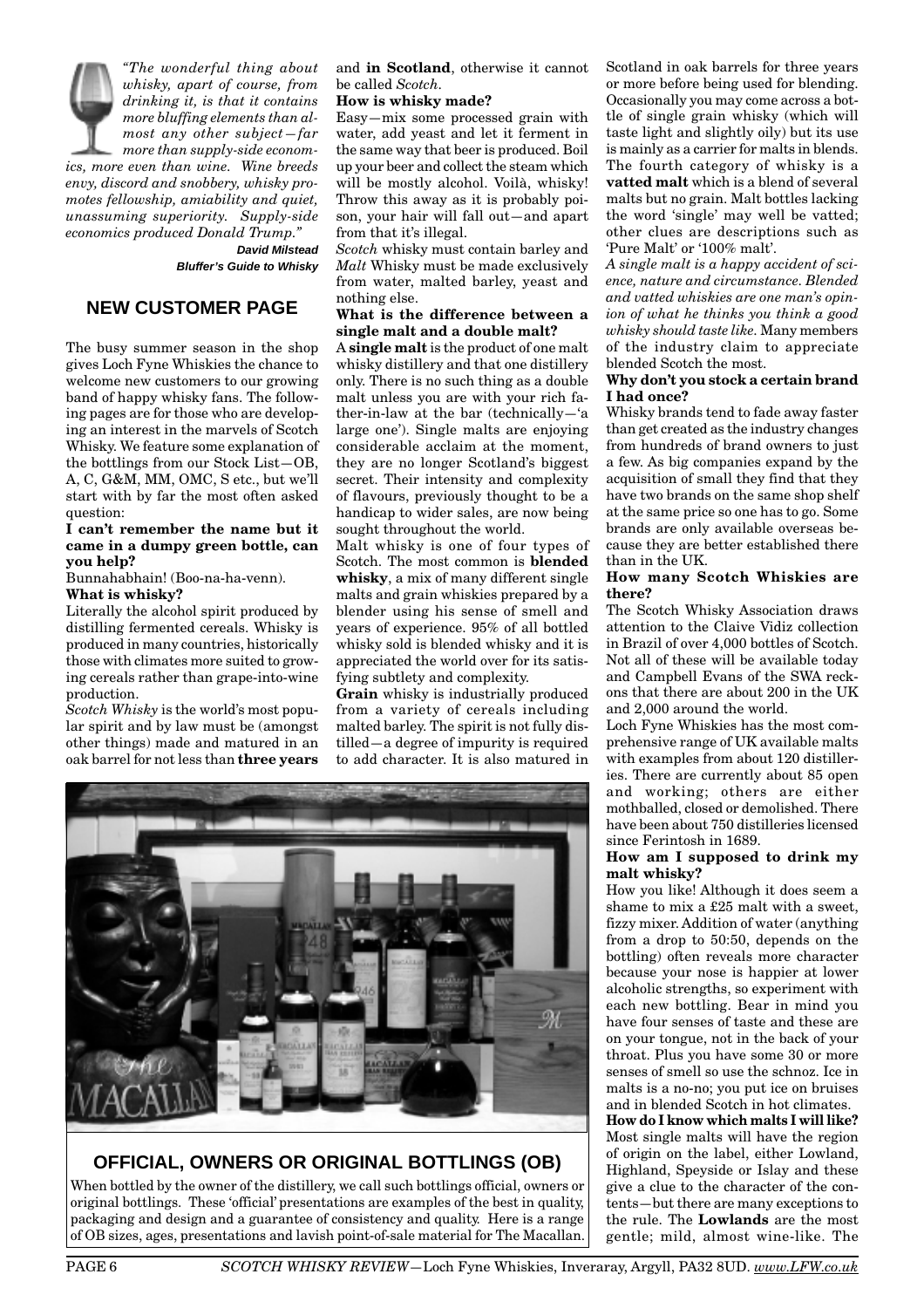

#### **(Where's** *Cadenhead's/Connoisseurs Choice/Gordon & MacPhail's* **Distillery?)**

Loch Fyne Whiskies favours five independent bottlers who buy the malt whisky from a distillery by the cask and bottle outwith the supervision of the distillery owner. With all independent bottlings look for the distillery name which will be in smaller print.

#### **ADELPHI (A)**

A relative newcomer to the sector, The Adelphi Distillery Company has no distillery but is very fussy about the quality of the malt they bottle at cask strength, and so their releases are only occasional. Their minimalist labelling allows the whisky to sell itself.

**Highlands** can be further divided; those from the south are akin to the lowlands, those from the north are fuller flavoured. **Speyside** is a category of its own within the Highlands. These whiskies are complex and half of Scotland's distilleries are found here. The most fully flavoured whisky is produced on the island of **Islay** (pronounced eye-la). Islay whiskies are unguided missiles in the wrong hands—you will either love them or wonder what the attraction is in smelling hospitals.

# **How come they taste so different?**

Malted (germinated) barley has to be dried before milling and fermentation and traditionally this has been done over an open fire. In Scotland a variety of fuels is found locally including peat (decomposing heather) and coal. The amount of **peat** that is used to dry the barley has a big influence (on Islay it is the only source of fuel). Other influences are the style of apparatus employed in the production, particularly the **still** and how that still is operated by the stillman. The final major influence is the type of oak **cask** or barrel employed to mature the spirit; it could be one of many categories from a brand new barrel to a well-used second-hand sherry or bourbon cask.

**What are 'Cask Strength' Whiskies?** Whisky matures in the barrel at about 65%. Prior to bottling it is diluted to 40% so as to incur the least alcohol duty (originally a wartime measure). Cask

# **THE INDEPENDENT BOTTLERS**

#### **MURRAY McDAVID (MM)**

The most recently incorporated on our list, Murray McDavid is gaining great respect for a small range of excellent and unusual whiskies bottled at 46%. In our view this is the perfect bottling strength, just strong enough to tingle the tongue!

**CADENHEAD (C)** Campbeltown in Argyll is home to independent bottler Cadenhead's, who buy and also mature casks of whisky and bottle each cask individually at natural cask strength, occasionally as high as 67% alcohol. At 150 years, Cadenhead's are the oldest bottlers in Scotland.

**GORDON & MACPHAIL (CC, Cask, G&M)** The leading and most respected independent bottler, G&M bottle a bewilder-

strength whiskies are at natural, barrel strength which provides more impact and immediate flavour. These whiskies should be diluted in the glass after exploratory sips otherwise anaesthesia will numb the pleasure. Because of the variety of casks employed in the industry, each *single-cask* bottling will have the character of the barrel variety as well as that of the distillery so there is great variation.

**Why are some whiskies so expensive?** The first thing to check is the age of the whisky. If it is say 21 years old (the time spent in the cask—once bottled it does not 'age'), it will be dearer because of the additional storage required. Also whisky evaporates in the barrel by about 2% each year so after 21 years only two thirds remain. The other thing to look out for is the degree of alcohol strength as duty is applied according to percentage alcohol. Most whiskies are bottled at 40% alcohol by volume (abv), some at 43% or 46%—15% stronger and so dearer than the 40%. We stock many whiskies with strengths of up to 65% so these are the equivalent of over a bottle and a half!

#### **Does a whisky improve with age after bottling?**

No. Unlike wine, spirits are fixed once in the bottle and there is no benefit in keeping it. You should open and enjoy it as soon as possible!

**How long can I keep the whisky in the bottle?**

ing range of single, vatted and blended whiskies from their Elgin home. G&M are unique amongst independent bottlers in that they mature all their whiskies from new and have done so for over 100 years. G&M still hold stocks of long gone distilleries—history to take advantage of! In 1998 G&M became distillers with the revival of Benromach Distillery. Shown above are examples of their *G&M, Cask* and *Connoisseurs Choice* ranges.

#### **SIGNATORY (S)**

For ten years Signatory of Edinburgh have bottled malts at both 43% and at cask strength. They have produced some outstanding and very rare whiskies and are consistently good value.

Unopened, a bottle should stay as good as when bottled assuming the seal is in good condition. Keep the bottle away from direct sunlight, heat or variations in condition. Once opened, oxidation will act on the whisky with a noticeable effect in between one and three years. The balance of characters will change, not always for the worse, but eventually a whisky will become 'flat'—another good reason for enjoying your dram without delay. Saving the last inch of a very special malt is usually disappointing when finally poured, so enjoy it now!

**Books are useful sources of information and we recommend in particular:** Value for money—*Collins Gem Whisky* price £4.99.

Most informed—Charles MacLean's *Malt Whisky* £25.00 or *Scotch Whisky Pocket Guide* £8.99.

The Taster's bible—Michael Jackson's *Malt Whisky Companion* £12.99.

To keep you up to date visit our website: *www.LFW.co.uk*.

*"The proper drinking of Scotch Whisky is more than indulgence: it is a toast to civilisation, a tribute to the continuity of culture, a manifesto of man's determina-*

*tion to use the resources of nature to refresh mind and body and to enjoy to the full the senses with which he has been endowed."* **David Daiches**



**Scotch Whisky, Its Past and Present**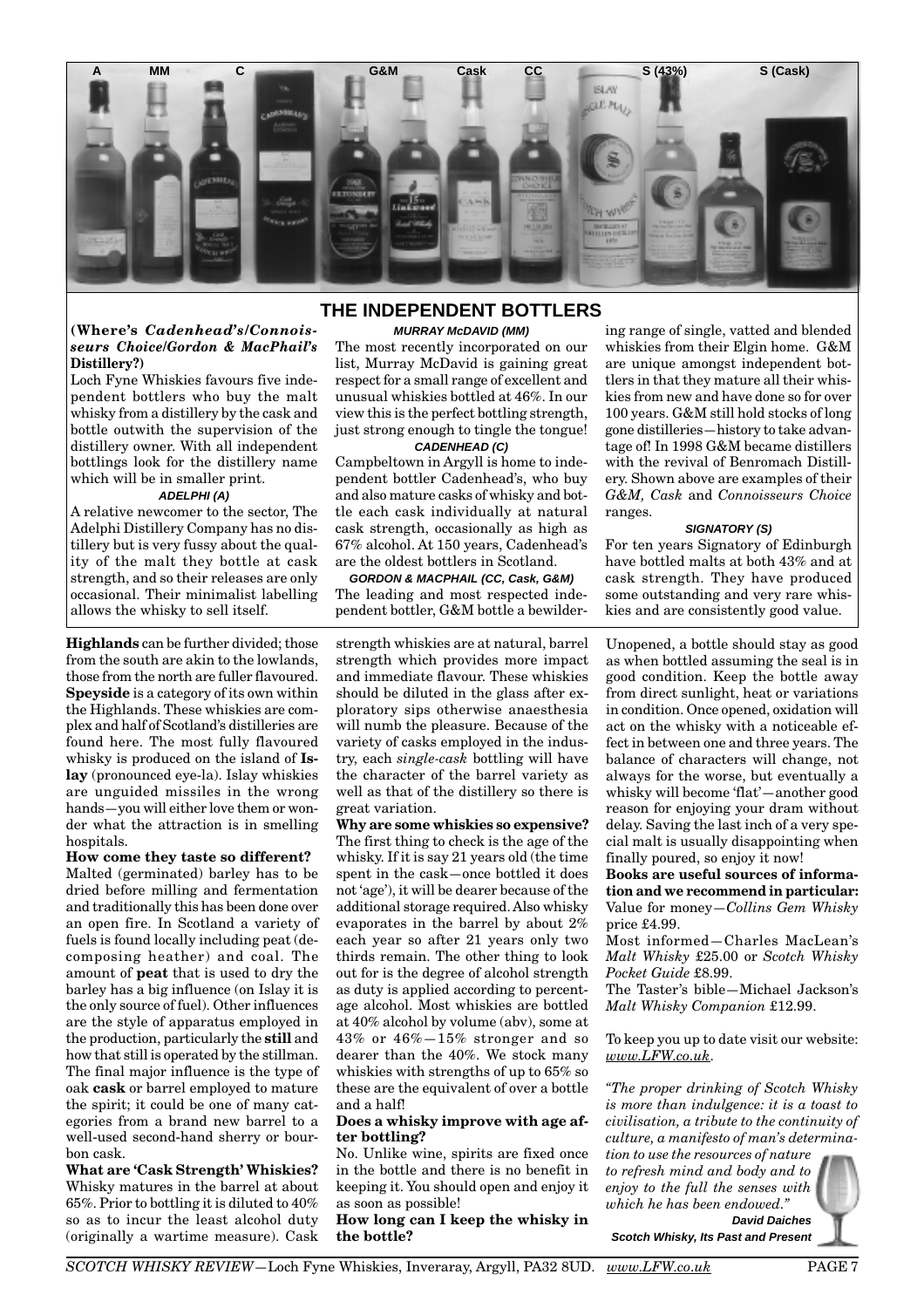# **LOCH FYNE WHISKIES — PRODUCTS AND SERVICES**



**Who or what is LFW?**

Loch Fyne Whiskies is a small privately owned shop in Inveraray, a popular visitor stop in the West Highlands of Scotland. The business is owned and managed by Richard & Lyndsay Joynson and is not part of a chain, has no shareholders to satisfy and does not have any branches (I hear mutterings of 'one centre of excellence'). We employ Andy Burns and Laura Simpson throughout the year and Darren Pirie joins us for the hectic summer season. Our greeter Donald, pictured above, is 'voluntary' rather than employed; his job is distributing drams of the Loch Fyne.

Our shop stocks all the whiskies in our Stock List, at the published price, as well as a range of other whisky related items—glassware, hip flasks, whisky flavoured confectionery and preserves and the most comprehensive book shelf possible. There is also a gallery of collectors' and rare bottles on display including a selection of whiskies from around the world with such unlikely places as Malta, Poland and Austria represented! Visitors to our shop enjoy our service and most get to do some sampling from our extensive tasting stock before they buy. We pride ourselves on our attention to our customer requirements, principally sound knowledge of our products, a fair price for our goods and a top class and speedy mail order service.

We are proud of our business, the respect we have earned, this newsletter and our blend 'The Loch Fyne'. Our customers are worldwide, are very loyal and very much appreciated.





# **THE INVERARITY RANGE**

# **adopted as our house malts**

The Inverarity range is bottled by Inverarity Vaults and has been adopted as our house malts because of their quality and great value. There are three malts; two single and one vatted, that complement each other and demonstrate the range of styles in malt Scotch Whiskies.

Our first house malt, The Inverarity 10yo is an all-day everyday dram which our customers have been enjoying for many years. It remains for the moment a bourbon cask matured Aultmore. Inverarity 10yo, price £ 19.90

## **ANCESTRAL FROM BALMENACH**

For Ancestral—the digestif in the range— Inverarity Vaults' Hamish Martin has selected a 14yo sherry cask matured Balmenach. The whisky is extremely smooth with a great strength and complexity, very slightly sherry-cloying in the mouth. A wonderful after dinner dram. The price of Ancestral is £ 27.90.

# **INVERARITY ISLAY**

The Inverarity range is completed by Inverarity Islay, a ten year old all-Islay vatted malt made up of four components. Launched at the end of 1999, sales to Islay fans have been fantastic. There is a very emphatic phenolic and medicinal character–peat and iodine— which is classic Islay; a good oiliness, powerful flavours yet also a breeze of fresh air. This is an excellent variation on Islay malts which will provoke much debate among Islay fans as to where the four components come from—and we're not telling!

#### Inverarity Islay 10 years old is £23.90.



**OUR LOCH FYNE MARMALADE** The Loch Fyne makes a great whisky marmalade and two are produced for us, a standard (£2.50) and our deluxe thickcut, dark, spicy *Double Scotch* (£2.90)



Not a single malt, but a living vatting of suitable malts, The Living Cask takes its inspiration from *Notes on a Cellar Book* by renowned connoisseur Professor George Saintsbury, published 1920, in which he writes:

"...The more excellent way—formerly practised by all persons of some sense and some means north of the Tweed—is to establish a cask,...fill it up with good and drinkable whisky,...stand it up on end, tap it half way down or even a little higher, and, when you get to or near the tap, fill it up again with whisky fit to drink, but not too old. You thus establish what is called in the case of sherry a 'solera', in which the constantly changing character of the old constituents doctors the new accessions, and in which these in turn freshen and strengthen the old."

And that is what we do. When half drawn down a new malt is introduced and the character changes. Each top up is described as a Volume and this is marked on the 'spine' of our book-style label which has Saintsbury's instructions on the back. Each 'Volume' is bottled as a 20cl sample, dated at the time of drawing from the cask with the prevailing strength noted. As this is the natural strength it is in the region of 60% alc.

Living cask enthusiast Jack Magnus writes, "The folks at Loch Fyne Whiskies have cleverly produced a continu-

ally marketable and intriguing vatted whisky. I can't wait for the next volume! Thanks to Professor George Saintsbury for his inspiration and LFW for The Living Cask!"

**LIVING CASK**™**— 20cl @ cask strength £14.90** A subscription service for the automatic despatch of each successive volume is also available.

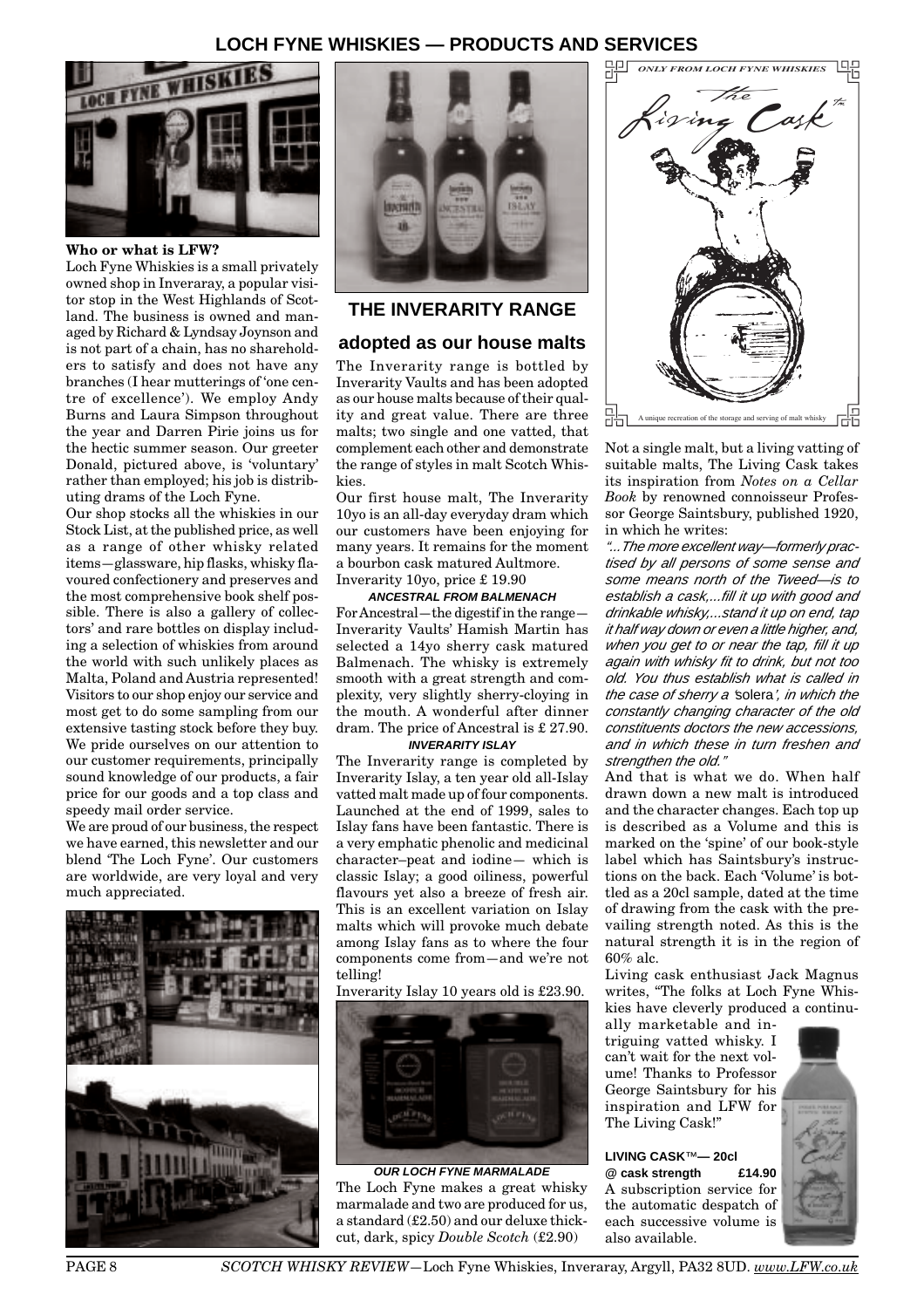# **MAILBAG**

# *Dear Loch Fyne Whiskies*,

Monie thanks for sennin me a copie o yer Autumn SWR.

Inby [on p.5] yae thing wants ti be sikkerlie an hinnerlie yirdit/positively and finally burried - *Knockando* as Cnocan Dhu. Knockando is an auld Speyside pairish nem, pronunced bi the natives KNOCK - an-doh, an it daesna mean 'little black hill' onie mair nor: wee blek knowe. On p. 1019 o *Dwelly's Gaelic Dictionary* ye wul fin the Gaelic wey o this nem ti be Cnocan caoruinn - in Scots "The Knowe o the Rowan Trees"; in Inglish "Mountain Ash Hillock". The tap Gaelic place-nem mannie thon time an aye weil regairdit, Prof W.J. Watson, accordit wi Dwelly, sae we hae as near the richt wey as we can get. The furst A ken ti pit forrit this raivel/confusion wes the SMWS's Pip Hills - A wad jalouse/ guess - wyced wrang bi sum bodie in the Whisky Tred at thocht the war Gaelic skolars. Please dae yer bit ti sort this out bi pittin a 'correction' in the SWR.

As weil [p. 4] A fair appreciate yer honest, no parritch-moued souch/attitude, maist times ye cry a shovel a shuil\*—no lyke *the WM* an *the SMWS newsletter* sae A'm content ti tak ti masel the nem o 'idiot' for be-in shair that onie mell o patent-stell speirit an maut whisky is ablo/ inferior to the best o maut. For...dae A no hae John Nettleton, Sir Walter Gilbey, Neil Gunn, James Robertson Justice an Raymond Postgate on ma side (thon's a michtie haunfu ti conjure up an forby thrie o thaim is Inglish!!!) whyle ye hae a weil-documentit eidyit an ignoramus, Jim Murray, as yer champion!!! For aw yer neiborin/alignment wi a baw-

heid the lyke o Murray, ye shair mak Valentino Zagatti's *Collection* seem a weil-faured ferlie/a well produced rarity, sae ye hae temptit me ti howk out £80  $(+£5.90 \text{ p+p})$  for a copie o the tomecheque inhaudit. Aefauldlie

#### *Reid Moffat*

\*—mynd A thocht ye gied Richard Paterson a saft passage.

*Our thanks to Mr Moffat for clearing up any confusion—once and for all.* Ed.



by Valentino Zagatti 2,400 bottles beautifully presented in one lavish book. **Example above: One of 8 spreads devoted to 256 Macallans**



# **IN THE PARISH OF PEATS**

#### **Charles MacLean**

Since the 1850s, when Andrew Usher, Snr., produced the first blended whisky, the whisky trade has been passionate about the unchanging consistency of its products. You can understand why. Only when you have a consistent product can you brand it and sell it widely: if the bottle of Johnnie Walker you bought this year in Berlin tastes entirely different from the one you bought last year in Boston, you can forget any idea of brand loyalty.

Malt and grain whiskies had been blended before Andrew Usher arrived on the scene. Familiar names like Johnnie Walker, George Ballantine, Arthur Bell, John Dewar, James Chivas and Matthew Gloag (later of famous Grouse fame) were active in their grocers' shops, with wine and spirits departments, producing blends for sale locally. But Usher is generally given the credit for being the first blender to go for consistency. Changes in the law in 1860, which permitted the blending of malts and grains in bond (i.e. before excise duty had to be paid) made it possible to blend in much larger quantities than previously. Then the phylloxera louse arrived and devastated the vinyards of France, rendering cognac unavailable to British consumers. Blended whisky of consistent quality and flavour was there to replace it.. and thus was born the whisky industry as we know it today.

You can imagine my astonishment recently at Macallan Distillery where the 1982 vintage 18yo was being launched, when David Robertson, the distillery manager and custodian of the whisky's quality not only admitted that each bottling of this highly sought after expression was different, but drew it to our attention in a comparative tasting of 18yos from 1965, 1972, '79, '81 and '82.

They were different, although sharing core Macallan profile, which might be summarised as orange peel, dried fruits, wood resin and spice. The 1965 introduced a fragrant, waxy note (church candles), with cloves and cinnamon; the 1972 was more fruity (pears and plums), with a light medicinal note; 1979 was oilier (linseed oil), with creme brulee and cloves, and a drier flavour; 1981 was a kissing cousin of 1979, but with barley sugar, increased fruits and ginger; and the 1982 had more aniseed, nuts, leather and fruit.

Different and all excellent. But the traditional whisky trade would say: 'different and thus inconsistent from batch to batch, and the essential part of your job, Mr Robertson, is to make sure there is no flavour drift from batch to batch, otherwise how will consumers be able to rely on the Macallan 18yo. Collect your P45 on the way out'.

Of course, we consumers have not been consulted about whether we might prefer slight flavour variations from vintage to

vintage, as is the case with wine. Just so long as there is no slip in quality. Indeed amongst connoisseurs certain bottlings are spoken of in awed tones—the Springbank 1966, the Glenmorangie '63 and '71, two single casks of Glengoyne from '68 and '72, even the Dalmore Cigar Malt—while others of similar age (the Glenmorangie '72, for example, let alone some of the expensive millennium bottlings) do not achieve quite the same legendary status.

To his great credit, David Robertson has always been in the vanguard of disclosure. He has never sought to hide any aspect of production or maturation from those who really wanted to know; he has never hidden behind 'trade secrets' to disguise his own lack of knowledge. In truth malt whisky does not yield up all its secrets, even to scientists. So rather than refusing to admit that there were differences between one 18yo and the next, he set out to discover why there should be such differences. We all know that the chemical structure of the wood in every cask is different, but since the late 1970s Macallan have gone to great lengths to source Spanish oak, cooper it in Spain and season it with sherry, so as to achieve the maturation results they require—and pay around seven times as much for the privilege as they would for a normal, ex-bourbon cask. Why, then, should these whiskies at 18 years be different? The 1965 and 1974 vintages were outside the controlled regime, filled into casks which had been used for maturing and shipping sherry to the U.K., but the others? And we're not talking 'single cask bottlings', here, where the differences between one cask and the next are more apparent: 260 butts of mature malt went into the 1982 expression. David Robertson believes it might be to do with the ambient temperature of the warehouses in which the spirit matures, since the maturation process can be speeded up if the temperature is raised—a fact exploited by many bourbon makers, who warm and cool their warehouses artificially in order to achieve just this result.

Macallan Distillery does not warm its warehouses artificially, and Robertson has discovered that between 1965 and 1999 the average daily mean temperature rose steadily by nearly half a degree. Could this be enough to account for the increase in wood extractives, and therefore the slight difference in flavour over the years?

Whatever has caused it, the point is that the maker of The Macallan is prepared to celebrate the differences from one batch to another. Will other distillers follow his lead when they are bottling old and rare expressions of their malts? Where will it end? While we, the consumers, hope and expect our blends to remain consistent (and this is another matter), I have a feeling that we might take even greater enjoyment in our malts if we were encouraged to look for differences from one batch to the next, just as wine buffs celebrate vintages. But at the moment this is heresy.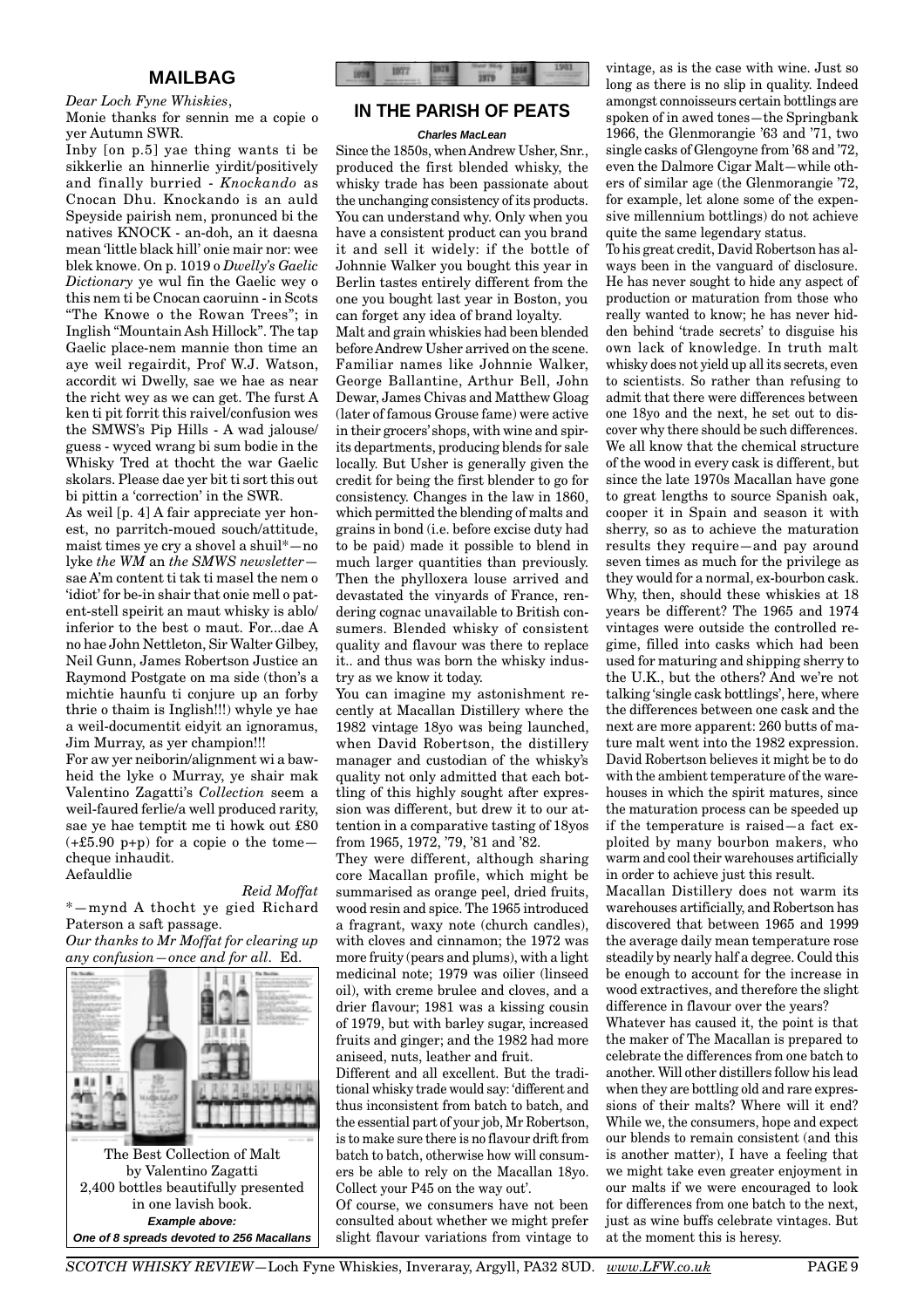# **APPRECIATING WHISKY**

#### **Pip Hills PART l — THE THEORY**

Writing is a dull business for the most part. I spent much of last year writing a book about Scotch whisky, and I can think of a lot of things I would rather have done: drinking whisky, for example. However, the writing gave me an excuse to do a fair bit of the latter, and the research was more enjoyable than most. The book is to be published in May, under the title of *Appreciating Whisky*, by Harper Collins.

In it I have set out to address a number of issues, of which the one most likely to be of interest to customers of Loch Fyne Whiskies is the matter of taste.

It is rarely these days that one comes across a malt whisky—or a good blend, for that matter—which does not have a description of the whisky. The description is usually in the form of tasting notes which suggest that the taster will experience some rather remarkable flavours, few of which bear much resemblance to what he or she knows as whisky. Tasting notes are one of the current fashions in whisky marketing: their purpose is to impress the consumer, not to enlighten him. The result is merely to confuse a public which is already pretty hazy about what it should be looking for in a whisky. There are a lot of people out there who genuinely want to learn about Scotch whisky; but putting daft tasting notes on (often indifferent) whiskies is not the way to educate them. This is a matter which has concerned me for some years now, as I have watched flavour descriptions become the preferred way of selling malt whiskies. My concern has been on behalf of both distillers and consumers. On behalf of the good guys among the distillers, as the less-scrupulous employ mendacious tasting notes to promote indifferent whiskies. And on behalf of the reasonable consumer, as flavour descriptions become the playthings of nerds and enthusiasts.

The main purpose of my book is to equip the reader with the information and the techniques he requires in order to be able to make the judgement for himself. If he is to do that, he must know what flavours he is to look for, and how to find them. With the help of friends and colleagues, I have identified those fifteen flavours which are most likely to be encountered in a Scotch whisky. There are hundreds of others, but there is no point in seeking subtleties if you don't have a grasp of the basics—and I find that the basics are what an awful lot of folk don't have. The problem is how to show them those basics. Some are easy and some not so easy to detect. And a lot depends on the concentration at which the flavour is present in the whisky. Anyone can detect the smoky flavour-elements in an Ardbeg or a Laphroaig, but to discern them in a whisky which uses lightly-peated malt is by no means simple. Or, to take a different example, cereal aromas. These are among the commonest flavours in a well-matured malt, but few people recognise them. It is possible to show most whisky flavours in synthetic, concentrated form. We do this in our Malt Masterclass, using essences, but it is not a course normally available to the amateur. My problem was to de-



vise a DIY method, using readily-available materials.

One course, given the list of flavours, is simply to expose oneself to natural sources of flavour. That means going round sniffing things. If you haven't done it before, people may think you a bit strange, but I can guarantee you will find the experience interesting. For smoky flavours, obviously, you should sniff all sorts of smoke. There are lots of different smoke smells, depending on what was burnt. Bones are not as nice as sandalwood. And of course you ought also to sniff all the smoke-related smells you can find, such as tar boilers and lavatory cleaners and the insides of old boats. Ditto with flowers and fruits only for preference don't use the flowers from the florist, which mostly won't smell of much, or the fruits from the supermarket, which will have as little smell as they do taste. You have to go to the sources—and for tropical fruits such as mangoes, that means you must go to the tropics, for the scent doesn't travel. Gathering smells is not easy, and how well you can do it depends a lot on how you live your life. Cooking helps a lot: probably the easiest way of exposing oneself to a large range of natural flavour elements is to take an interest in cooking. I keep a jar of caster sugar in my kitchen, in which are immersed two vanilla pods. Their aroma comes as something of a surprise to folk who have never met it, and it is a smell which they will never forget.

It is easy to lead a well-practised nose to whisky odours. But what about the great majority, who don't have any such background? How do we show them what is in a whisky? The method is known as a difference-analysis. This sounds fancy and scientific, but really it is quite simple, being based on something which almost everyone can do. If I present you with a whisky and ask you to look for the nutty flavours in it, chances are you will find it difficult, for you won't be able to see past all the other flavours to something as subtle as nuttiness. But if I give you two whiskies which are broadly similar, save that one is nutty and the other is not, then by sniffing them alternately and comparing and contrasting the aromas, you should be able to discern the flavour to which I refer when I say that one smells nutty. And I can tell you that it works: we have run this method before lots of people who have neither experience of smells nor interest in liquor. Most of them leave quite astonished, having discovered a faculty of which they were almost unaware, and having used that faculty in a context—the appreciation of fine liquor—which they had assumed would forever be a closed book to them. Having devised the method, the problem was then to find readily-available materials. Happily, malt whiskies have such a range of flavours that it is not too hard to find all you want in a small

number of them. The perceptibility of a particular aroma depends on several things. Firstly, on whether it is present at all—for no whisky is likely to exhibit all of the odours a whisky might have, and some will show only a few. Secondly, on the concentration at which it is present. There is a threshold, which varies with the individual, below which scents are not discernible at all. Technique helps with this, for you can enhance the perceptibility of smells by going about nosing in the right way, and under optimum conditions. Thirdly, on the presence of other aromas. Some smells mask while others enhance. Peatreek, for example tends to mask other, more delicate odours; vanilla typically enhances sweet scents. Technique and experience are again valuable, for they allow us to see what is behind the mask.

The aromas listed lower-right are those most likely to be met with in any Scotch whisky. I have put them in two ranks: the first being scents easy to detect, the second less so. The examples given alongside each category are intended only to give you an idea of the sort of flavour. In practice, most flavours are encountered in combination with others, as compound tastes or smells. Thus caramel and vanilla are commonly experienced together as the odour of toffee or honey. (There is a difference, which is contributed by other flavours which are present in lower concentrations.) Or fruit cake, which may be both of the above together with fruity odours. Or a specific scent such as that of gardenias, which has a flowery fragrance together with slight sourness.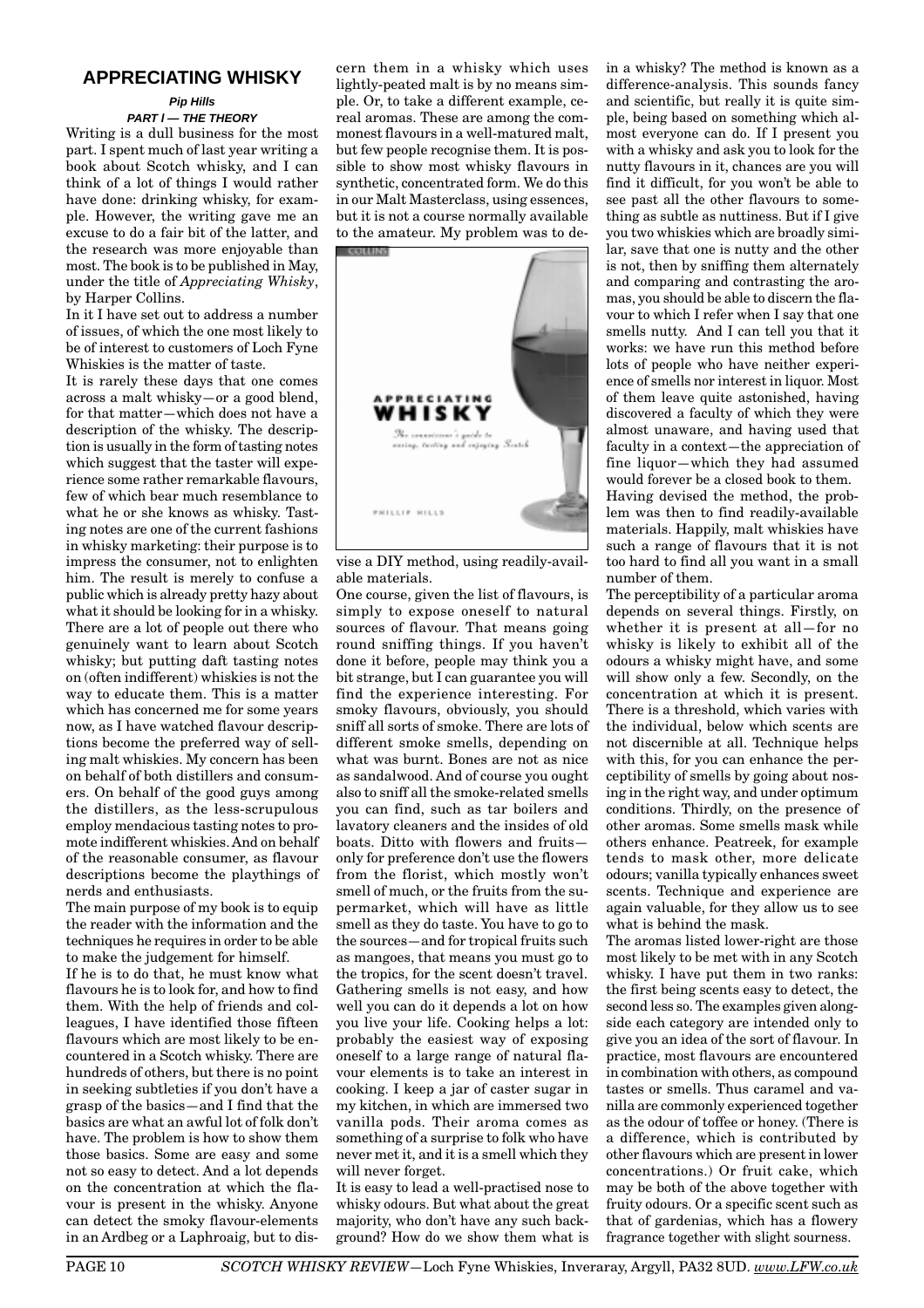# **APPRECIATING WHISKY**

## **PIP HILLS**

# **PART ll — PRACTICAL**

In the end, we chose five whiskies: Glenmorangie 10yo, Macallan 10yo, Bowmore 12yo, Glendronach 15yo and Ardbeg 17yo. All are top-class malts with a wide range of flavours. What makes them so distinct is that in each case the flavour combinations are different. Among the five whiskies, you can find fourteen of our fifteen basic flavours. Three of them exhibit seven of the flavours, one six and the other four—all at a concentration high enough to be readily detectable. The method then is as follows.

You pour a shot of each into a decent nosing glass and cover with a watch glass. You then proceed to nose the whiskies briefly in pairs—taking care to replace the watch glass quickly, otherwise aroma is lost. Taking a given odour as the quarry, you seek it. For floral notes, look no further than the Glenmorangie on its own, for Glenmorangie has one of the most floral of noses. But once you have the idea of what you are after, try finding it among the other four. The Macallan has it, whereas the Glendronach does not. Likewise the Ardbeg and the Bowmore. What was easy to discern in the Glenmorangie is not so evident in the Macallan, though indeed it is there. It occurs, too in the Ardbeg, but not in the Bowmore though you might be forgiven for mistaking it for the fruitiness, which the Bowmore has aplenty. And of course, you must search for the fruity flavour through thickets of peatsmoke, which takes a bit of doing.

In a short article such as this, there is alas no space to describe the odours more fully, or to show you how to obtain an acquaintance with them. The book does so at some length.

There is occupation here for hours, weeks, decades—for beyond the fifteen basic odours there are literally hundreds of others, which you can discover once you have the technique and the experience. And you won't anymore be impressed or dismayed by tasting notes on bottles—unless to wonder what prawn made them up, and why.

**If you want to know more about the method, the book will be published in May, price £14.99.**



**The five whiskies mentioned here are available from our stock list and also in miniature; price £15.40 plus £3.00 postage if not part of a larger order, order "Pip's five miniatures".**

|          | If we look at objective tasting notes for the five, we can analyse their flavours: |                  |                  |                  |                  |
|----------|------------------------------------------------------------------------------------|------------------|------------------|------------------|------------------|
|          | Glenmorangie                                                                       | Macallan         | Bowmore          | Glendronach      | Ardbeg           |
|          | 10 <sub>yo</sub>                                                                   | 10 <sub>vo</sub> | 12y <sub>0</sub> | 15y <sub>0</sub> | 17 <sub>yo</sub> |
| Smoky    |                                                                                    |                  | X                | x                | x                |
| Fruity   | $\mathbf x$                                                                        | X                | $\mathbf X$      |                  |                  |
| Floral   | X                                                                                  | X                |                  |                  | $\mathbf x$      |
| Vanilla  | $\mathbf X$                                                                        | X                | X                | x                |                  |
| Pungent  |                                                                                    |                  | X                |                  |                  |
| Cereal   | $\mathbf x$                                                                        |                  |                  |                  |                  |
| Musty    |                                                                                    |                  |                  |                  | X                |
| Harsh    |                                                                                    |                  |                  |                  |                  |
| Soapy    | $\mathbf x$                                                                        |                  |                  |                  |                  |
| Sulphury |                                                                                    | X                |                  | X                |                  |
| Caramel  | $\mathbf X$                                                                        |                  | X                | X                |                  |
| Nutty    |                                                                                    | X                |                  | X                |                  |
| Woody    |                                                                                    |                  | $\mathbf X$      |                  |                  |
| Sour     |                                                                                    | $\mathbf X$      | $\mathbf X$      | X                |                  |
| Sweet    | X                                                                                  |                  |                  | X                | X                |

You will note that there are no entries under Harsh and only one each under Woody and Musty. None of the whiskies we chose could be described as harsh and those which show woody and musty flavours do so in very low concentrations indeed. With those exceptions, though, you ought to be able with a little practice and not a lot of whisky, to discover most of the flavours listed.

|         | <b>EASY TO DETECT</b>             | <b>NOT SO EASY</b>                        |
|---------|-----------------------------------|-------------------------------------------|
| Smoky   | -peaty, phenolic, medicinal       | $So$ apy $—c$ andles, wax                 |
| Fruity  | -apples, pears, bananas           | Sulphury-rubber, drains                   |
|         | Floral — heather, rose, geraniums | Caramel - toffee, burnt sugar, treacle    |
|         | Vanilla — toffee, vanilla pods    | -coconut, almond<br>Nutty                 |
|         | Pungent -hot, peppery             | Woody<br>— new sawn timber, resin, pine   |
|         | Cereal — hay, grass, porridge     | $-\text{vinegar}, \text{cheese}$<br>Sour  |
| Musty   | -cellars, cork, mothballs         | $-\text{cloying}, \text{sickly}$<br>Sweet |
| ∣ Harsh | $-bitter$ , astringent            |                                           |

# **THE RIGHT TOOLS**



**GLASSWARE**

A traditional whisky tumbler is fine, even a pleasure, for a blended whisky but for malt whisky appreciation there is a better glass for the job.

Our *classic nosing glass* has a generous belly to accumulate aromas, a narrow rim to focus those delights for consideration and a lid to keep them for you rather than the fairies. Engraved graduations allow accurate dilution.

For more relaxed malt drinking we recommend our *port glass*. Its wider rim and better balance aids contemplative enjoyment.

We also enjoy using our simple *water carafe*, far less fuss than a lipped jug.

| <b>Classic Nosing Glass</b> | £7.90 |
|-----------------------------|-------|
| Port Glass                  | £3.50 |
| Water Carafe                | £3.50 |

When evaluating a dram it is helpful to have more than one kind in order to prevent familiarity setting in. Sampling in increasing intensity and then going back again will reveal more than concentrating on one alone. Many LFW customers enjoy 'one-to-five' parties where whiskies are selected according to our taste score of 1 to 5 from our stock list for a convivial evening of descriptor bandying.

#### **LFW Tasting Mat & Cellar Book**

The LFW melamine tasting mat is a white, wipe clean mat for five glasses and an aide memoire of descriptors to assist discussion and note taking.

Finally, to record those inspired sensory discoveries, *Neil Wilson's Malt Whisky Cellar Book* is a handsome tome to treasure those thoughts and memories of your most special tasting sessions.

| LFW Tasting Mat         | £4.90  |
|-------------------------|--------|
| Malt Whisky Cellar Book | £15.00 |



**Special! Five classic nosing glasses, a carafe, tasting mat and cellar book £55.00**

*SCOTCH WHISKY REVIEW*—Loch Fyne Whiskies, Inveraray, Argyll, PA32 8UD. *www.LFW.co.uk* PAGE 11